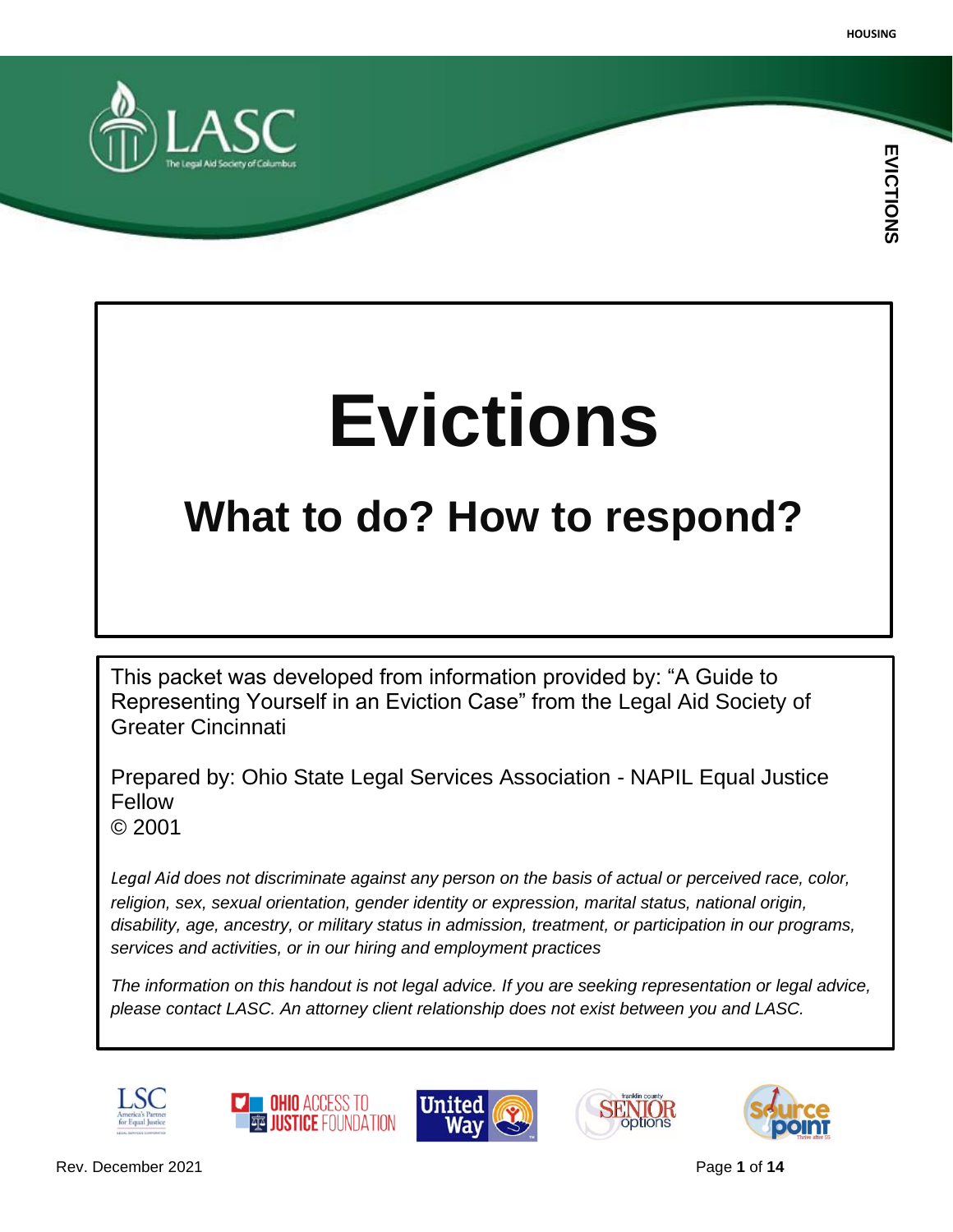

## **How does this work?**

Although both the first and second causes are filed together (in one complaint) and have the same case number, they are treated as separate cases. Two different hearings will be held: one to determine whether or not you should be evicted, and another to determine if you owe money to your landlord, and if so, how much. An exception to this is if you file an Answer and Counterclaims under 1923.061(B).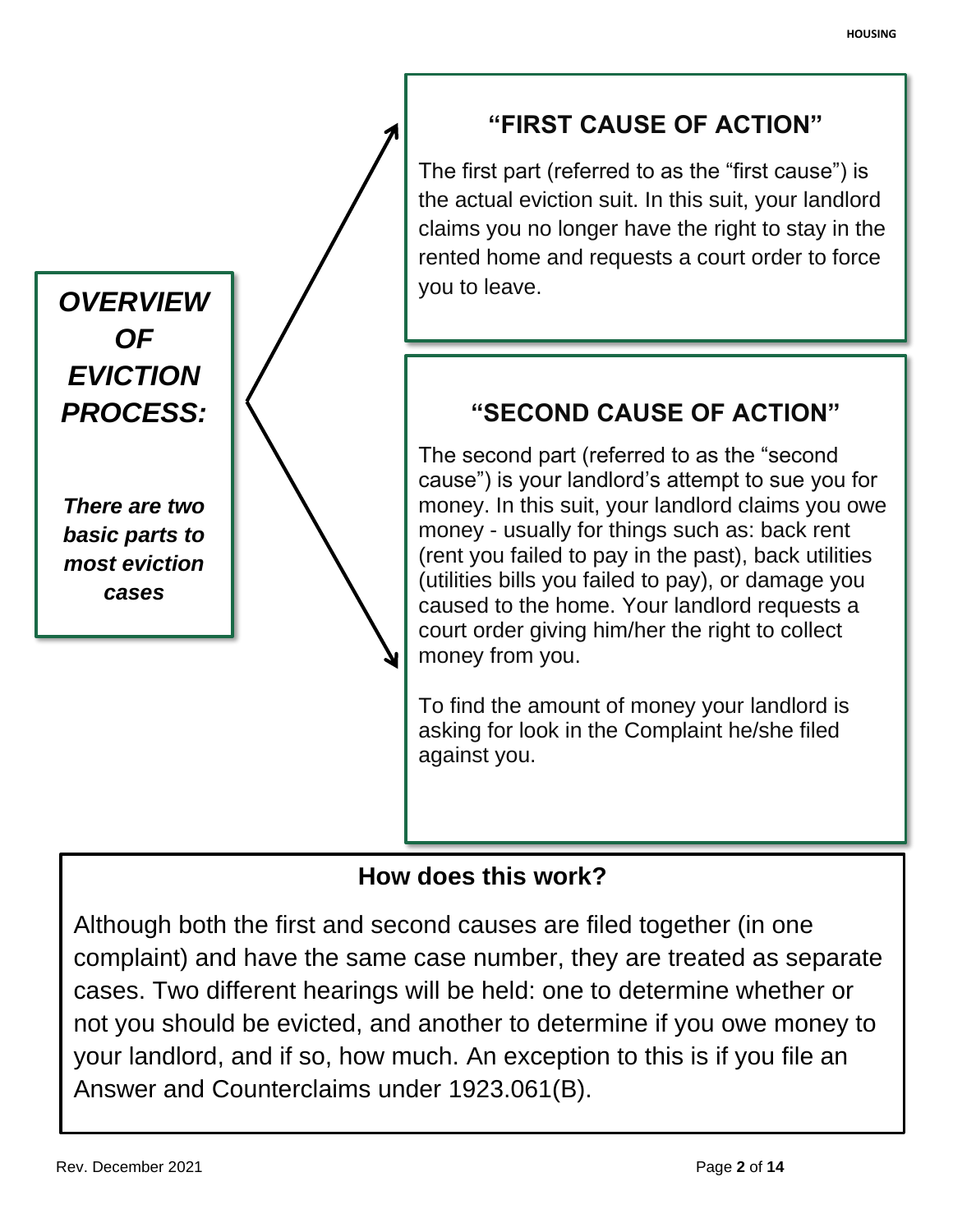# *ADVICE FOR THE EVICTION HEARING*

# **IMPORTANT!**

**If you are getting this packet, and the eviction hearing has already been held, please skip this section. If the eviction hearing is coming up, please read this section.**

# **At the Eviction Hearing:**

The magistrate (judge) will only decide whether or not you should be evicted. This hearing will occur regardless of whether you file an Answer, and the date of the hearing will be listed on the Summons you received when the case was first filed.

Make sure you arrive on time (8:30 AM in Courtroom 11B, or 10:30 AM in Courtroom 11A) 9:00 AM) at 375 South High Street. You will want to make sure that you leave time to find parking. Check in with the bailiff when you enter the room.

Make sure  $\mathcal{A}$  arrive on time (9:00 AM) for your hearing in  $\mathcal{A}$  at 3755  $\mathcal{A}$  at 3755  $\mathcal{A}$  at 3755  $\mathcal{A}$ South High Street. Check in with the bailiff when you enter the room.

## **FIRST...**

Your landlord will be given a chance to argue his/her side. He or she will try to prove to the court that:

- Your lease was up or you broke the lease.
- A 3-day notice to leave was served.
- No rent was accepted from you after the notice was served.
- You are still living in the rental home.

## **NEXT...**

When your landlord is finished, you will be given a chance to argue your side.

Explain to the court why you should not be evicted. To prove your case, you can show the magistrate a copy of the lease or rent receipts, question the landlord or the landlord's witnesses, and explain to the court what really happened.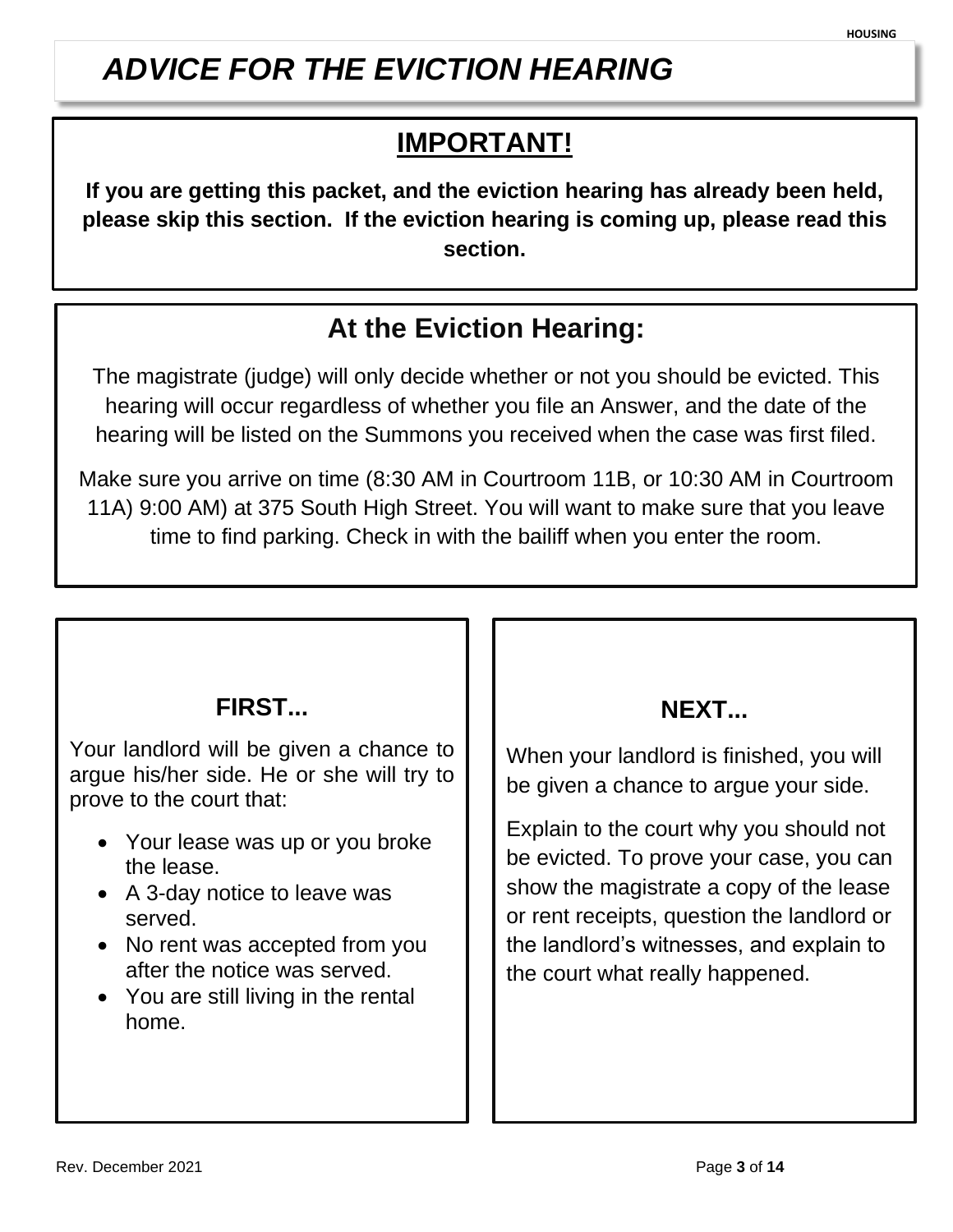# **EVICTION HEARING, CONTINUED...**

**CAUTION!** It is hard to stop an eviction when you have not paid rent, even if you think you have a good excuse for failing to pay.

#### **Proving the following facts might help your case:**

- Your landlord did not give you a Notice to Leave the Premises ("3-day notice"), or tape that notice to your door
- You have a rent receipt to prove that you did pay rent
- Your landlord accepted rent after serving the Notice to Leave the Premises,
- Your landlord has frequently accepted your rent late and surprised you by refusing it this time,
- You offered rent on time, but your landlord refused to take it,
- You paid your rent in escrow to the Clerk of Courts due to poor conditions in your apartment.
- Your rent was late because of another person's actions (for example, your employer mistakenly mailed your paycheck to the wrong address, or your landlord misplaced your check)

**LAST...** The magistrate will make a decision regarding the eviction.

- **If your landlord wins,** the Court will request for the Bailiff to authorize a "set out" meaning that your belongings will be removed. You will usually have five days from the day that the "red tag" is placed on your door to move.
- **If you win,** the first cause will be thrown out and you will have the right to continue living at the rental space as a tenant.
- **No matter who wins the first cause (eviction)**, if your landlord requested money damages AND you filed an Answer or Answer and Counterclaim, a second hearing will automatically be scheduled on the second cause. You will be informed of the date in writing, so be sure to provide the court with any updated addresses. If you do not file an Answer within the required amount of time, there will not be a second hearing and if the landlord requests a "default judgment," you will automatically lose. The Court will issue an order requiring you to pay whatever money damages your landlord requested and you will not be given an opportunity to argue that this amount is incorrect.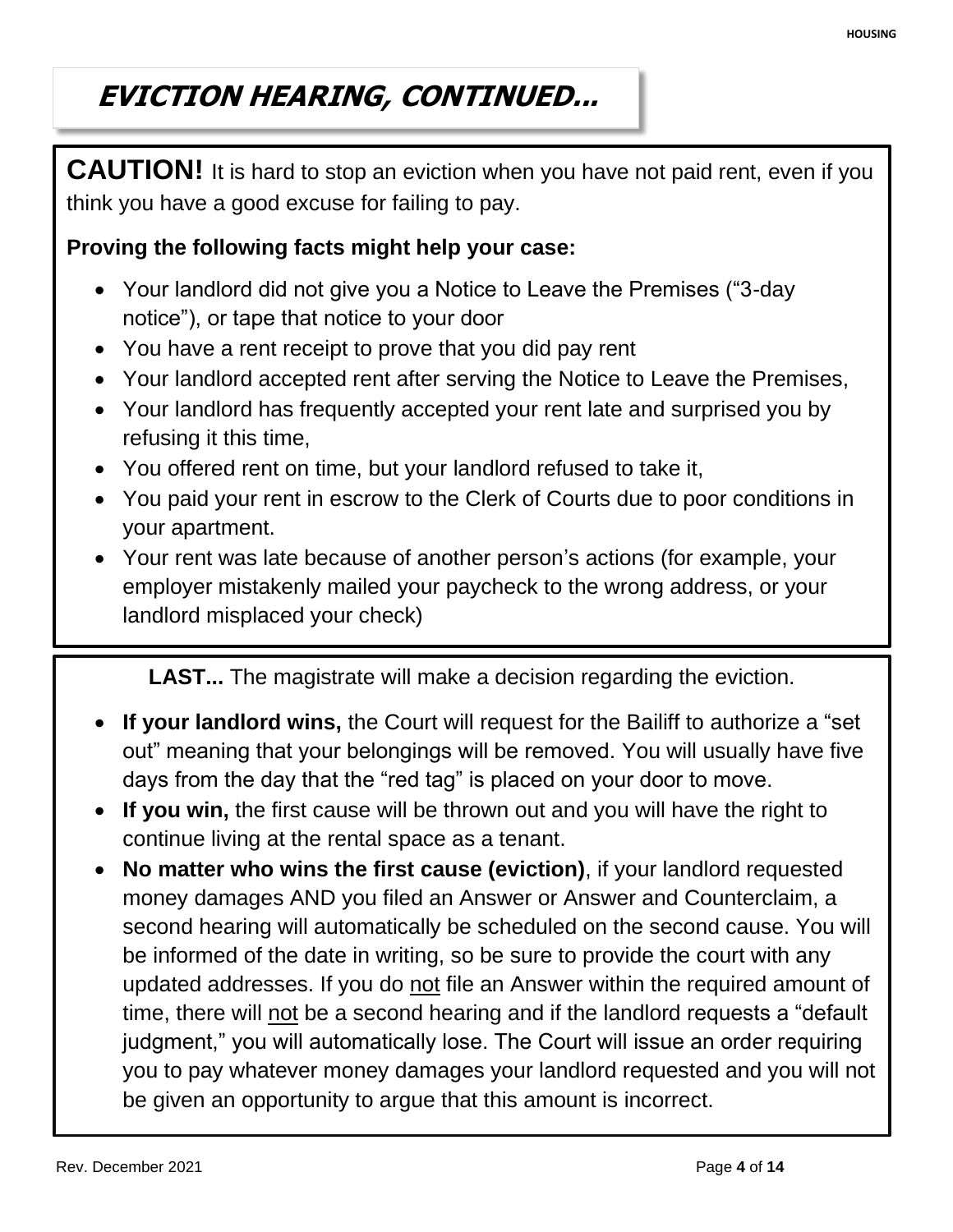## **WHAT DO I DO WHEN I RECEIVE A COMPLAINT FOR EVICTION** *AND* **MONEY DAMAGES?**

#### **ANSWER** *(Sample below)*

If you do not think you owe your landlord money or you disagree with the amount of money he/she claims you owe, you MUST file what is called an "Answer". An answer is your written response to your landlord's claim that you owe money. If you do not file an Answer, the landlord could get a default judgment and get whatever money he/she asked for.

The answer states:

- a denial that you owe part or all of the money your landlord claims you owe;
- the reasons you feel you do not owe your landlord part or all of the money;
- request that your landlord return your security deposit, plus interest

#### **ANSWER & COUNTERCLAIM** *(Sample below)*

If you feel your landlord actually owes you money, you should file an "Answer and Counterclaim". A counterclaim states your claims against your landlord and explains why your landlord owes you money. In a counterclaim you are actually suing your landlord.

Possible reasons you're owed money include:

- You overpaid on rent,
- Your landlord will not return your security deposit,
- You made improvements/repairs to the apartment,
- You or a family member suffered an injury because of something that is the landlord's fault

### **TIMING IS IMPORTANT:**

Your "Answer" or "Answer and Counterclaim" must be filed with the court and a copy sent to the landlord (or to the landlord's attorney if landlord has an attorney in the case) within 28 days of the date you were handed the eviction summons and complaint or the eviction summons and compliant was left at your residence.

If you don't file within this time period, your landlord will be able to get a judgment against you for the amount of rent he/she claims you owe and court costs. You will also lose the opportunity to sue for the money you think your landlord owes you.

If you believe the landlord owes you more money than you owe, then file the Answer and Counterclaims Under 1923.061(B) before the eviction hearing. The court will then give the case to a judge who will hear all the claim at the same time.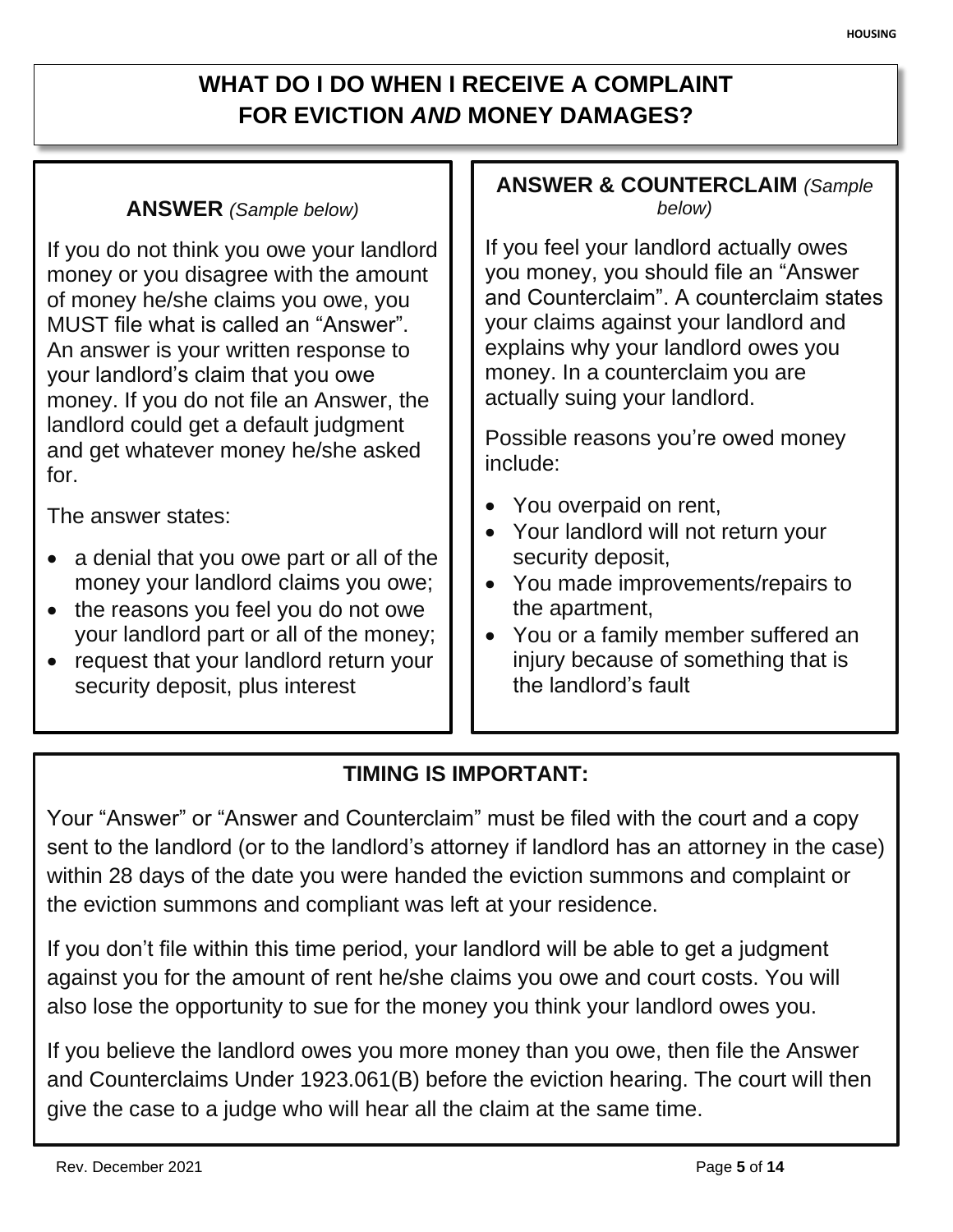# **STEPS TO FILING ANSWER OR ANSWER & COUNTERCLAIM**

**STEP ONE:** Decide which you will file, the Answer or Answer and Counterclaim.

**STEP TWO:** Calculate when you must file your Answer or Answer & Counterclaim. You have 28 days from the date you received the court papers or the court papers were left at your residence (summons & complaint) to file your papers. If the last day of the 28 day period falls on a Saturday, Sunday, or national holiday, you have until the next business day to file. If you do not remember when you received your papers, call the Clerk of Courts office at the court where your case was filed - give them your case number and tell them you need the date you were "served". If you are in Franklin County, you can look up this information on the clerk's website here: <http://www.fcmcclerk.com/case/> and look for the date the court says you were served.

**STEP THREE:** Complete the necessary paperwork. *(See samples below)*

#### **What do I say in the answer?**

Deny any part of the complaint you believe to be untrue. (\*\*If you do not deny something, the court will assume it is true and you will not be given a chance to deny it at the hearing.\*\*)

#### **What do I say in the counterclaims?**

State your counterclaims (if any). To do this, simply describe why your landlord owes you money and how much you believe you are owed.

#### **At the end, tell the Court what you want it to do.**

- $\Box$  If you have no counterclaims, you want the court to dismiss the case and require your landlord to pay court costs.
- If you have counterclaims, write the amount you want the court to award you.

### *TIPS*

- *You (the tenant) are the Defendant and your landlord is the Plaintiff.*
- *The Case Number is listed on the top, right-hand side of the Complaint you received.*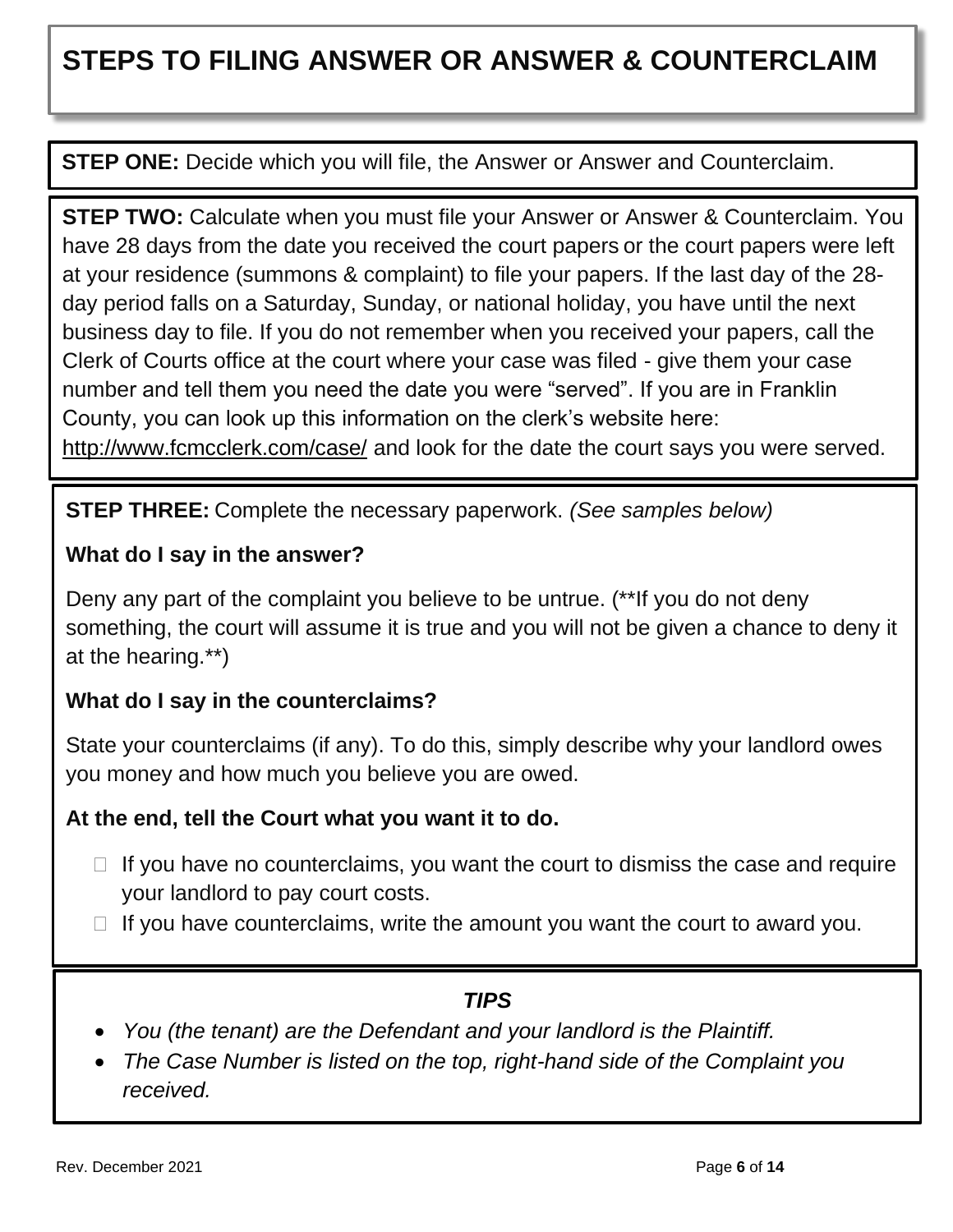## *STEPS TO FILING ANSWER OR ANSWER & COUNTERCLAIM*

*(Continued...)*

**STEP FOUR:** Make two copies of the completed paperwork and take the original and copies to the Clerk of Court's office to file. In Franklin County, the clerk's office is located on the 3rd floor at 375 South High Street. The clerk will keep the originals and return "time-stamped" copies to you.

Keep one copy of the time-stamped documents for yourself and send the other to the person who signed the complaint (your landlord or your landlord's lawyer) by regular United States mail. The name and address of the landlord or the landlord's attorney should be on the eviction paperwork.

## **WILL I HAVE TO PAY ANYTHING?**

It will not cost you any money to file an Answer, but the court may have a charge for filing an Answer & Counterclaim. In Franklin County, the fee is \$20 for a Counterclaim. If you don't know, you should call the clerk's office or look up the clerk's website for the county in which you live to check on the cost of filing a Counterclaim. You must bring the money with you or the Clerk will not let you file your documents. If you cannot afford to pay the \$20 fee for the Counterclaim, ask for a copy of the "Poverty Affidavit" which is a statement you file with the court explaining your financial situation and why you cannot pay. A judge will decide whether you are permitted to file the Counterclaim without paying this fee, but note that you could be responsible for paying it at the end of the case.

**STEP FIVE:** After filing your Answer or Answer & Counterclaim, the court will usually send you a notice of the time and place of a Pretrial Hearing. At the Pretrial Hearing the judge will usually just ask for some basic facts about the case, set a schedule for further hearings, and ask if the parties can reach an agreement. The court may also set a mediation and eventually a final hearing. Be on time for any hearings. Go to the courtroom indicated on the court paperwork and check in with the bailiff. The bailiff is usually sitting next to where the judge sits. If you fail to appear at a hearing, the judge could decide to rule in the landlord's favor.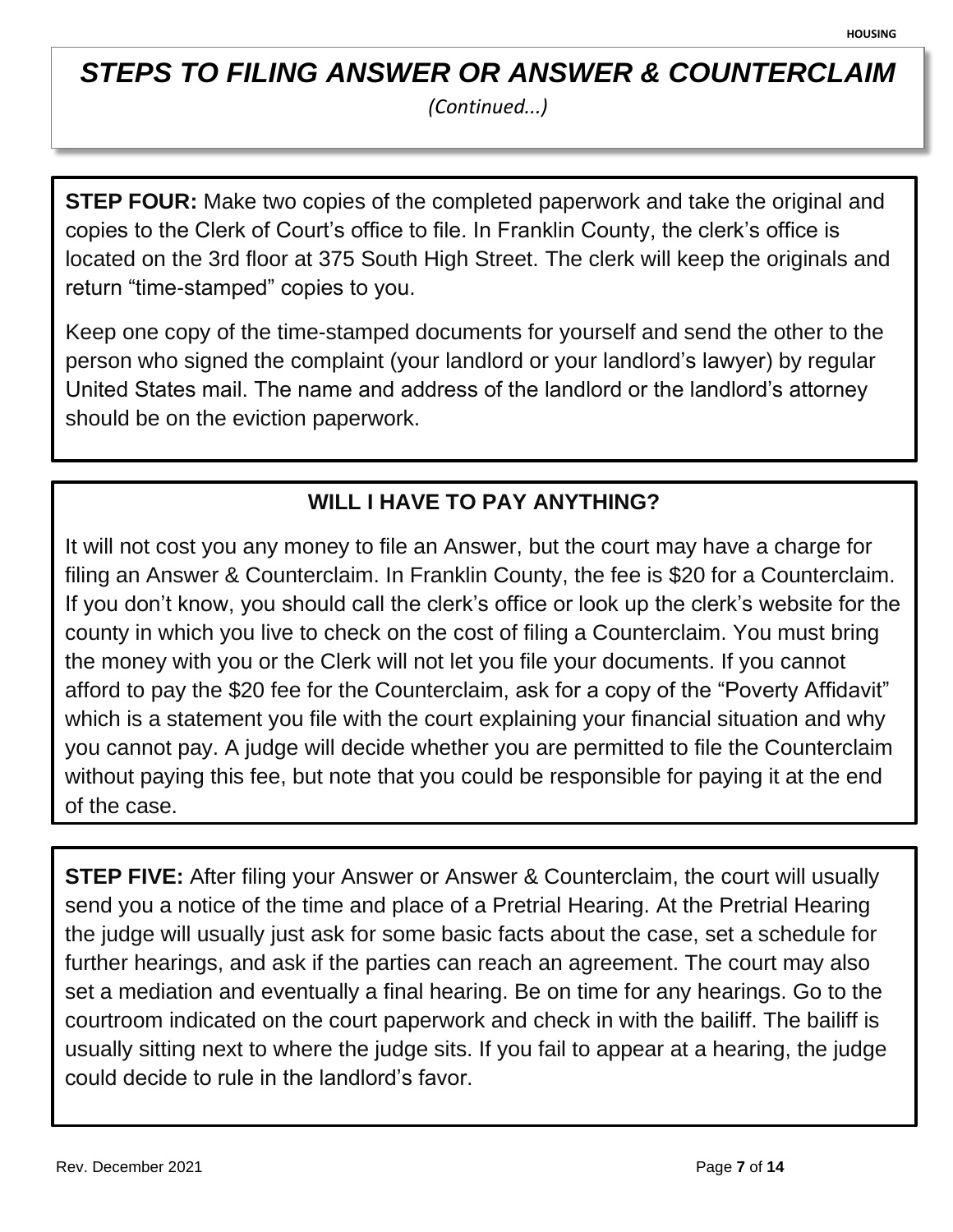# *I FILED AN ANSWER OR ANSWER AND COUNTERCLAIM... NOW WHAT HAPPENS?*

## **At the Hearing for the Second Cause of Action:**

## **Bring evidence and witnesses with you to this hearing to prove that your landlord owes you money. For example...**

| If you are arguing that bad conditions in the                                                                                                                                                                      | If your landlord claims you damaged the                                                                                                                                                                                                         |
|--------------------------------------------------------------------------------------------------------------------------------------------------------------------------------------------------------------------|-------------------------------------------------------------------------------------------------------------------------------------------------------------------------------------------------------------------------------------------------|
| home made it worth less than your rent                                                                                                                                                                             | property or left it full of trash                                                                                                                                                                                                               |
| Bring photos of these bad conditions or copies                                                                                                                                                                     | Show the judge pictures of the way the property                                                                                                                                                                                                 |
| of housing code violation notices, or witnesses                                                                                                                                                                    | looked when you left it. If things were broken or                                                                                                                                                                                               |
| who have seen these conditions and can                                                                                                                                                                             | damaged but you didn't cause them to be                                                                                                                                                                                                         |
| explain them to the court. Also tell the court                                                                                                                                                                     | broken or damaged, tell this to the judge. You                                                                                                                                                                                                  |
| your opinion on the reasonable rental value of                                                                                                                                                                     | should only have to pay for things you broke or                                                                                                                                                                                                 |
| the property in its poor condition. For example,                                                                                                                                                                   | damaged. If something broke because it is old,                                                                                                                                                                                                  |
| "If I had known the property would be in this                                                                                                                                                                      | or because someone other than you or your                                                                                                                                                                                                       |
| state of disrepair, I would only have agreed to                                                                                                                                                                    | guest broke it, you shouldn't have to pay for                                                                                                                                                                                                   |
| pay \$400 per month, not \$600."                                                                                                                                                                                   | that.                                                                                                                                                                                                                                           |
| If your landlord has not returned your<br>security deposit, or credited it to you:<br>Show the judge the proof of the security<br>deposit payment. Ask that the amount be<br>credited towards any amounts you owe. | If you are arguing that you paid too much<br>rent for one month and your landlord owes<br>you a refund of the amount overpaid:<br>Show the court the cancelled check for this<br>overpaid amount or a copy of a rent receipt for<br>that month. |

# **What to Bring With You to Court**

- **"Physical documents"** relevant to your counterclaims such as: rent receipts, security deposit receipts, utility receipts, your lease or rental agreement, letters between you and your landlord, inspection notices, code violation notices, and any receipts you may have for supplies you used to make repairs. Bring the originals and photocopies.
- **Photographs** relevant to your counterclaims, such as photos of the conditions of your apartment or repairs that need to be made. If photos are on your phone, print them out.
- **Witnesses** who have actually seen the things or actually heard the conversations that you are testifying about at trial.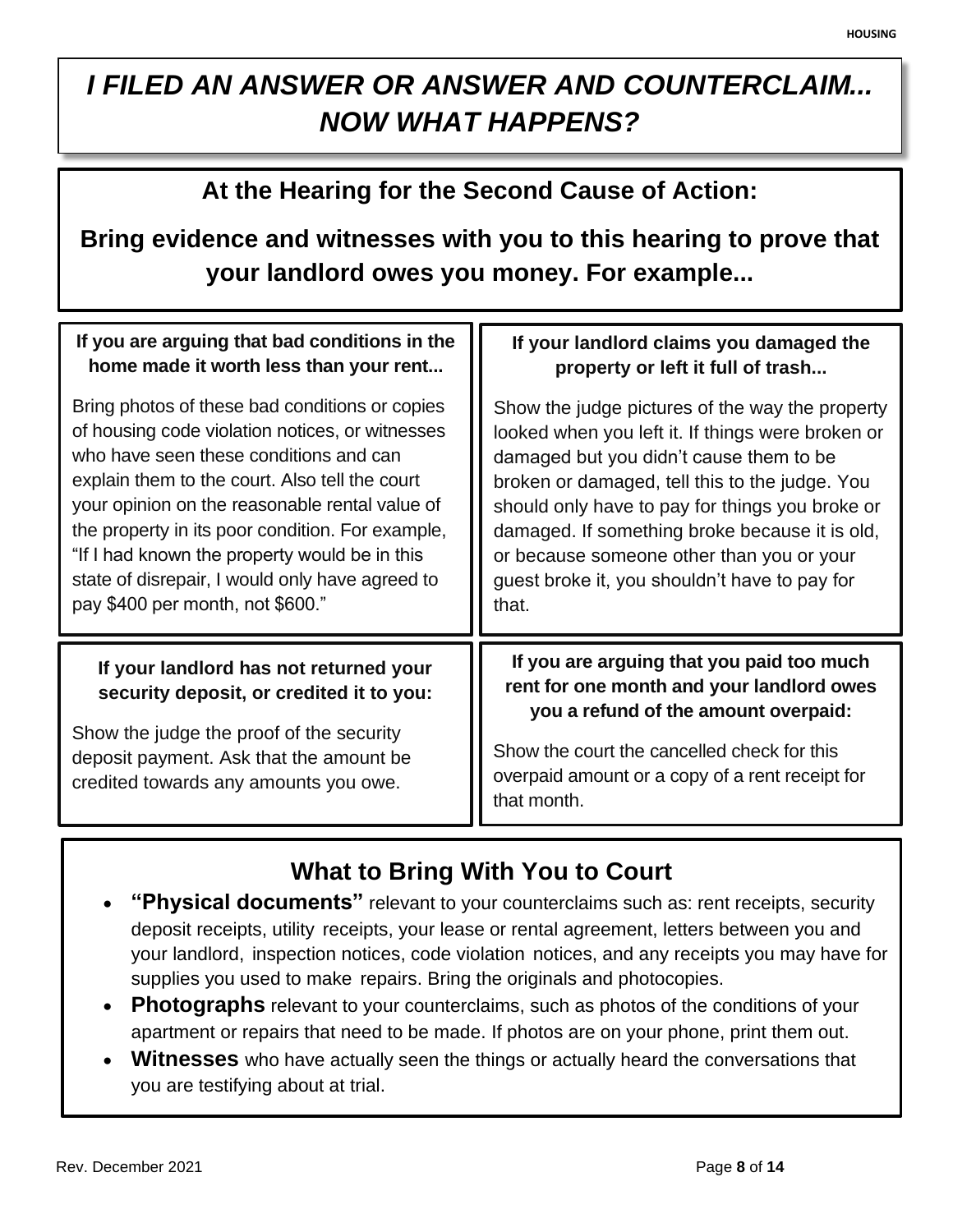# **Sample Court Forms:**

# **Answer**

# **Answer & Counterclaims**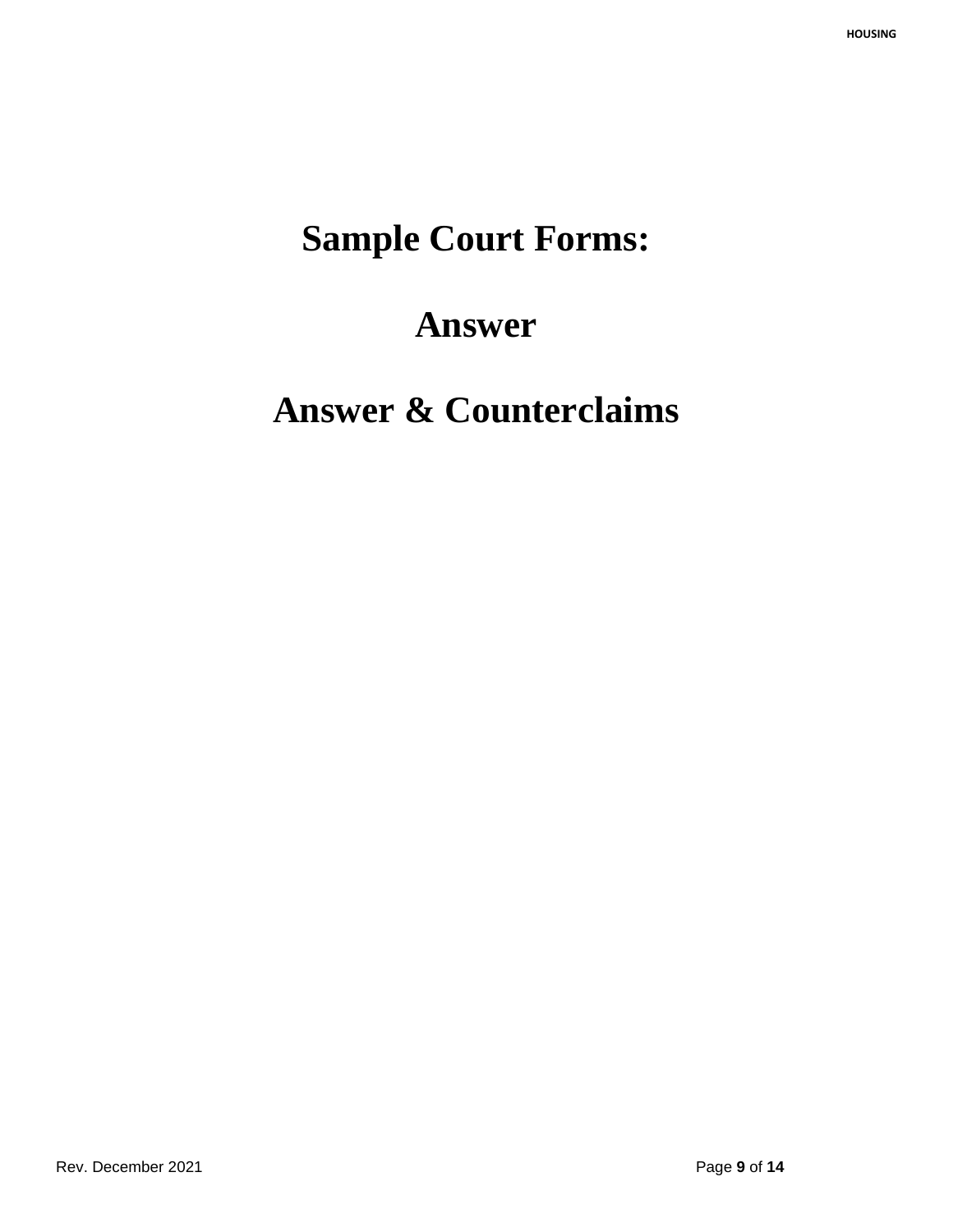#### **IN THE FRANKLIN COUNTY MUNICIPAL COURT COLUMBUS, OHIO**

|                      | ٠<br>$\cdot$ | Case No. |
|----------------------|--------------|----------|
| Plaintiff (landlord) |              |          |
|                      | ٠<br>٠       |          |
| VS.                  |              | Judge    |
|                      | ٠<br>٠       |          |
|                      |              |          |

\_\_\_\_\_\_\_\_\_\_\_\_\_\_.

\_\_\_\_\_\_\_\_\_\_\_\_\_\_\_\_\_\_\_\_\_\_\_\_\_\_\_\_\_\_

#### Defendant(s) (tenants) **ANSWER OF DEFENDANT(S)**

#### **ANSWER**

1. Defendant(s) deny owing Plaintiff the amount of money alleged in Plaintiff's Complaint.

2. Defendants' reasons for denying that this amount money is owed include the following:

 $\Box$  Defendants already paid Plaintiff the money claimed due and owing.

 $\Box$  Defendants paid Plaintiff a portion of the money claimed due and owing in the amount of

 $\Box$  Plaintiff agreed that Defendant(s) would not have to pay rent if Defendant(s) did certain work for Plaintiff. Defendant(s) did this work and should be credited as was agreed.

 $\Box$  Defendant(s) paid a security deposit of \$  $\Box$  that has not been credited or otherwise returned to Defendant(s).

 $\Box$  Defendant(s) paid a security deposit in the amount of  $\$\underline{\hspace{1cm}}$  that has been wrongfully withheld from the Defendants and therefore, pursuant to O.R.C.5321.16, twice the amount of the security deposit, or \$\_\_\_\_\_\_\_\_\_\_\_\_, should be returned to the Defendants, or credited against any amount found due and owing.

 $\Box$  The late charges Plaintiff claims are owed are unconscionable (they bear no relation to the minor financial damage (e.g. loss of interest) Plaintiff suffered as a result of the late payment).

 $\Box$  In order to keep the rental property fit and habitable, and due to Plaintiff's failure to remedy conditions issues requested by Defendants, Defendants remedied conditions problems at the property in the amount of approximately \$ should be credited to any amount found due and owing.

 $\Box$  Defendant(s) did not cause damage to the rental property beyond normal wear and tear, nor was any damage to the rental property due to the negligent or intentional acts of Defendant or Defendant's guests.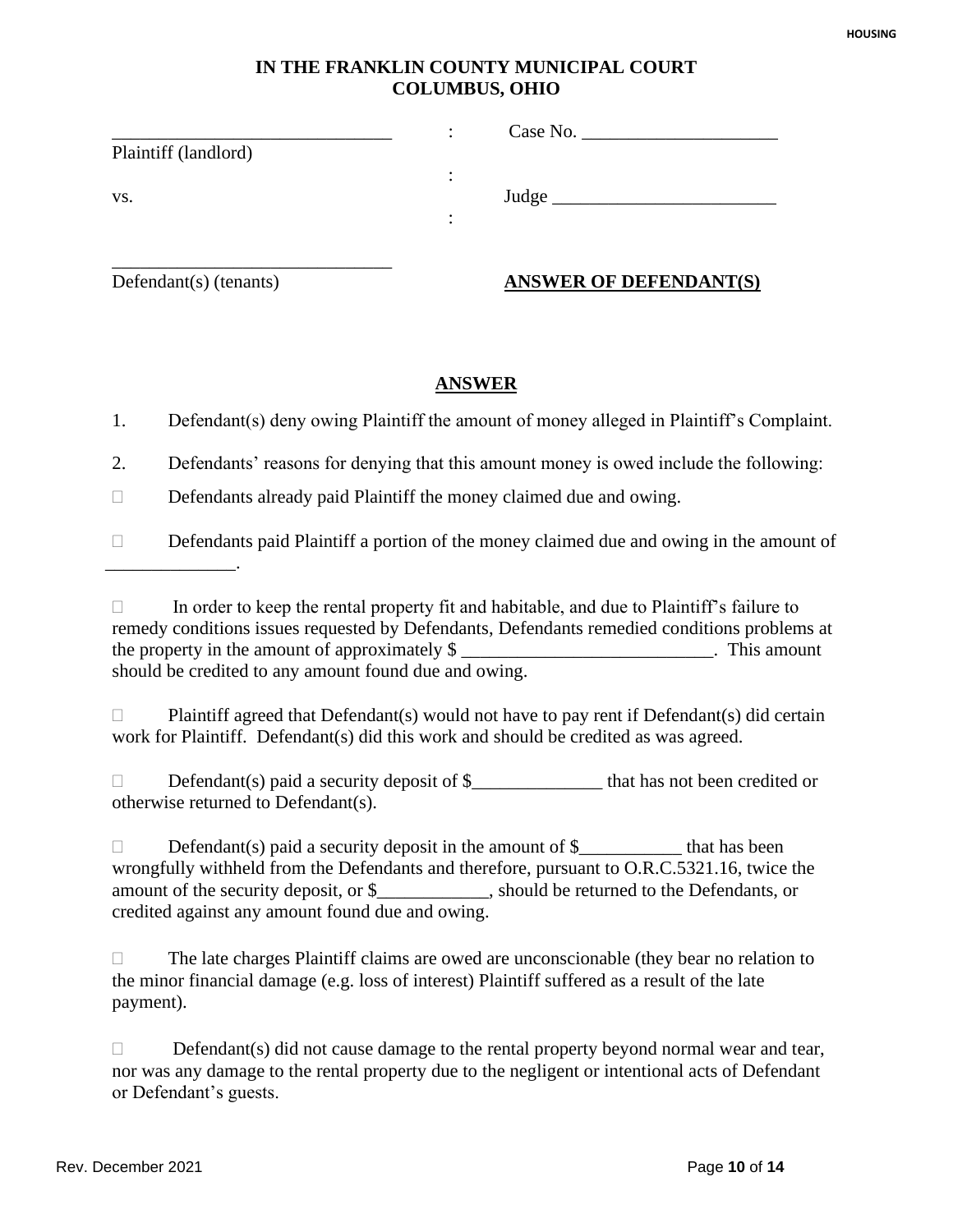#### Wherefore, Defendant(s) request that Plaintiff's Complaint be dismissed, at Plaintiff's cost.

\_\_\_\_\_\_\_\_\_\_\_\_\_\_\_\_\_\_\_\_\_\_\_\_\_\_\_\_\_\_\_\_\_\_\_\_\_\_\_\_\_\_\_\_\_\_\_\_\_\_\_\_\_\_\_\_\_\_\_\_\_\_\_\_\_\_\_\_\_\_\_\_\_\_\_\_\_\_ \_\_\_\_\_\_\_\_\_\_\_\_\_\_\_\_\_\_\_\_\_\_\_\_\_\_\_\_\_\_\_\_\_\_\_\_\_\_\_\_\_\_\_\_\_\_\_\_\_\_\_\_\_\_\_\_\_\_\_\_\_\_\_\_\_\_\_\_\_\_\_\_\_\_\_\_\_\_ \_\_\_\_\_\_\_\_\_\_\_\_\_\_\_\_\_\_\_\_\_\_\_\_\_\_\_\_\_\_\_\_\_\_\_\_\_\_\_\_\_\_\_\_\_\_\_\_\_\_\_\_\_\_\_\_\_\_\_\_\_\_\_\_\_\_\_\_\_\_\_\_\_\_\_\_\_\_ \_\_\_\_\_\_\_\_\_\_\_\_\_\_\_\_\_\_\_\_\_\_\_\_\_\_\_\_\_\_\_\_\_\_\_\_\_\_\_\_\_\_\_\_\_\_\_\_\_\_\_\_\_\_\_\_\_\_\_\_\_\_\_\_\_\_\_\_\_\_\_\_\_\_\_\_\_\_ \_\_\_\_\_\_\_\_\_\_\_\_\_\_\_\_\_\_\_\_\_\_\_\_\_\_\_\_\_\_\_\_\_\_\_\_\_\_\_\_\_\_\_\_\_\_\_\_\_\_\_\_\_\_\_\_\_\_\_\_\_\_\_\_\_\_\_\_\_\_\_\_\_\_\_\_\_\_

Respectfully submitted,

/S/\_\_\_\_\_\_\_\_\_\_\_\_\_\_\_\_\_\_\_\_\_\_\_\_\_

Defendant's signature

\_\_\_\_\_\_\_\_\_\_\_\_\_\_\_\_\_\_\_\_\_\_\_\_\_\_\_\_ Defendant's name & address

\_\_\_\_\_\_\_\_\_\_\_\_\_\_\_\_\_\_\_\_\_\_\_\_\_\_\_\_

\_\_\_\_\_\_\_\_\_\_\_\_\_\_\_\_\_\_\_\_\_\_\_\_\_\_\_\_

\_\_\_\_\_\_\_\_\_\_\_\_\_\_\_\_\_\_\_\_\_\_\_\_\_\_\_\_ Defendant's phone number

#### **PROOF OF SERVICE**

\_\_\_\_\_\_\_\_\_\_\_\_\_\_\_\_\_\_\_\_\_\_\_\_\_\_\_\_\_\_\_\_\_\_\_\_\_\_ \_\_\_\_\_\_\_\_\_\_\_\_\_\_\_\_\_\_\_\_\_\_\_\_\_\_\_\_\_\_\_\_\_\_\_

\_\_\_\_\_\_\_\_\_\_\_\_\_\_\_\_\_\_\_\_\_\_\_\_\_\_\_\_\_\_\_\_\_\_\_\_\_\_ \_\_\_\_\_\_\_\_\_\_\_\_\_\_\_\_\_\_\_\_\_\_\_\_\_\_\_\_\_\_\_\_\_\_\_

\_\_\_\_\_\_\_\_\_\_\_\_\_\_\_\_\_\_\_\_\_\_\_\_\_\_\_\_\_\_\_\_\_\_\_\_\_\_ \_\_\_\_\_\_\_\_\_\_\_\_\_\_\_\_\_\_\_\_\_\_\_\_\_\_\_\_\_\_\_\_\_\_\_

 $\Box$  The Landlord's Attorney(s) at this address:  $\Box$  The Landlord at this address:

(Name of Landlord Attorney(s)) (Name of Landlord)

(Address of Landlord Attorney(s)) (Address of Landlord)

On the date of \_\_\_\_\_\_\_\_\_\_\_\_\_\_\_\_\_, I mailed a copy of this Answer to:

*If the Landlord has an attorney . . . If the Landlord does not have an attorney . .*

 $\sqrt{S}/\_\_$ 

(Tenant's signature)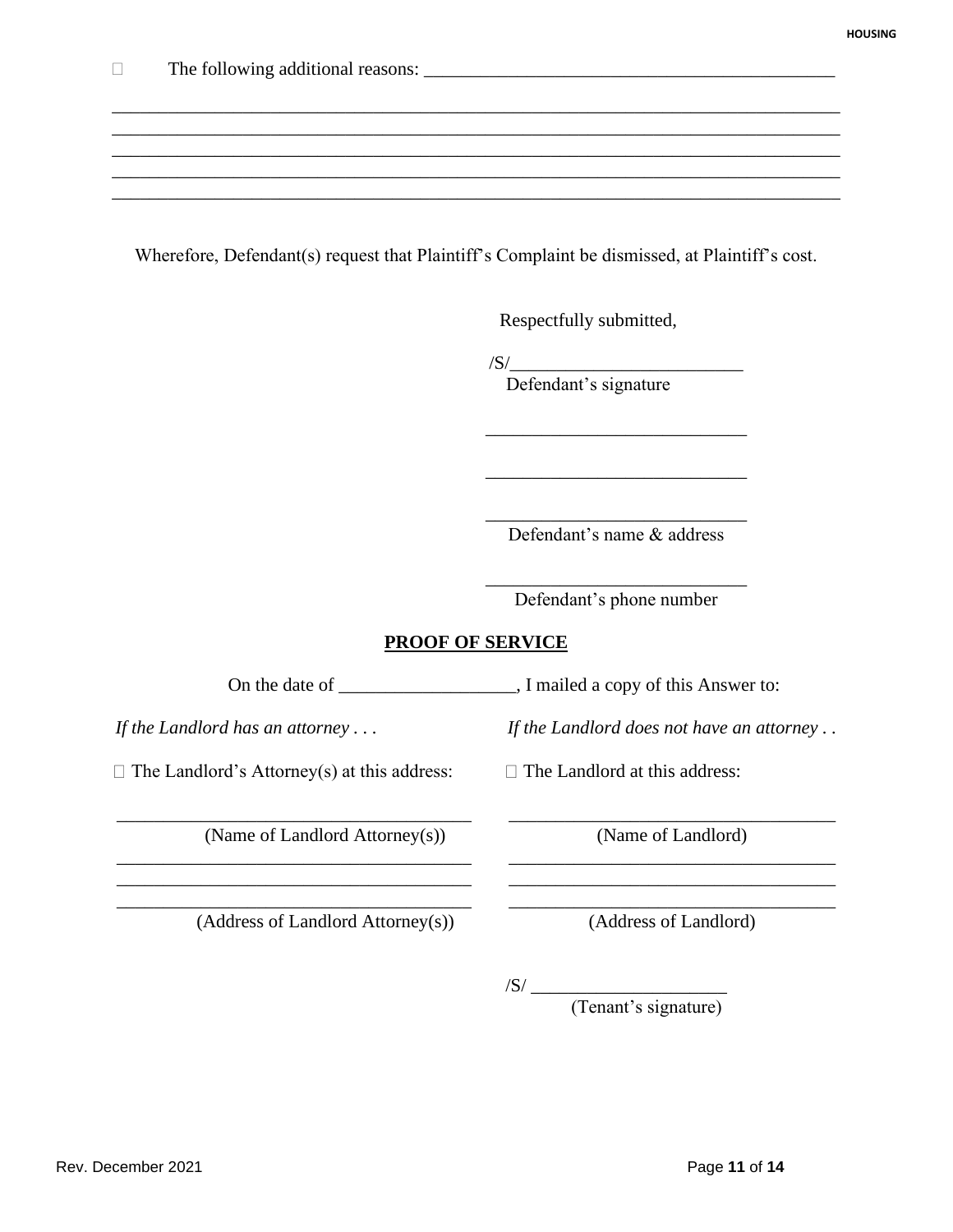#### **IN THE FRANKLIN COUNTY MUNICIPAL COURT COLUMBUS, OHIO**

|                      | Case No. $\_\_$ |  |
|----------------------|-----------------|--|
| Plaintiff (landlord) |                 |  |
|                      |                 |  |
| VS.                  | Judge           |  |
|                      |                 |  |
|                      |                 |  |
|                      |                 |  |

#### Defendant(s) (tenants) **ANSWER AND COUNTERCLAIMS UNDER 1923.061(b)**

#### **ANSWER**

1. Defendant(s) deny owing Plaintiff the amount of money alleged in Plaintiff's Complaint.

2. Defendants' reasons for denying that this amount money is owed include the following:

 $\Box$  Defendants already paid Plaintiff the money claimed due and owing.

 $\Box$  Defendants paid Plaintiff a portion of the money claimed due and owing in the amount of \_\_\_\_\_\_\_\_\_\_\_\_\_\_.

 $\Box$  In order to keep the rental property fit and habitable, and due to Plaintiff's failure to remedy conditions issues requested by Defendants, Defendants remedied conditions problems at the property in the amount of approximately \$ should be credited to any amount found due and owing.

 $\Box$  Plaintiff agreed that Defendant(s) would not have to pay rent if Defendant(s) did certain work for Plaintiff. Defendant(s) did this work and should be credited as was agreed.

 $\Box$  Defendant(s) paid a security deposit of \$  $\Box$  that has not been credited or otherwise returned to Defendant(s).

 $\Box$  Defendant(s) paid a security deposit in the amount of  $\$\underline{\hspace{1cm}}$  that has been wrongfully withheld from the Defendants and therefore, pursuant to O.R.C.5321.16, twice the amount of the security deposit, or \$\_\_\_\_\_\_\_\_\_\_\_\_, should be returned to the Defendants, or credited against any amount found due and owing.

 $\Box$  The late charges Plaintiff claims are owed are unconscionable (they bear no relation to the minor financial damage (e.g. loss of interest) Plaintiff suffered as a result of the late payment).

 $\Box$  Defendant(s) did not cause damage to the rental property beyond normal wear and tear, nor was any damage to the rental property due to the negligent or intentional acts of Defendant or Defendant's guests.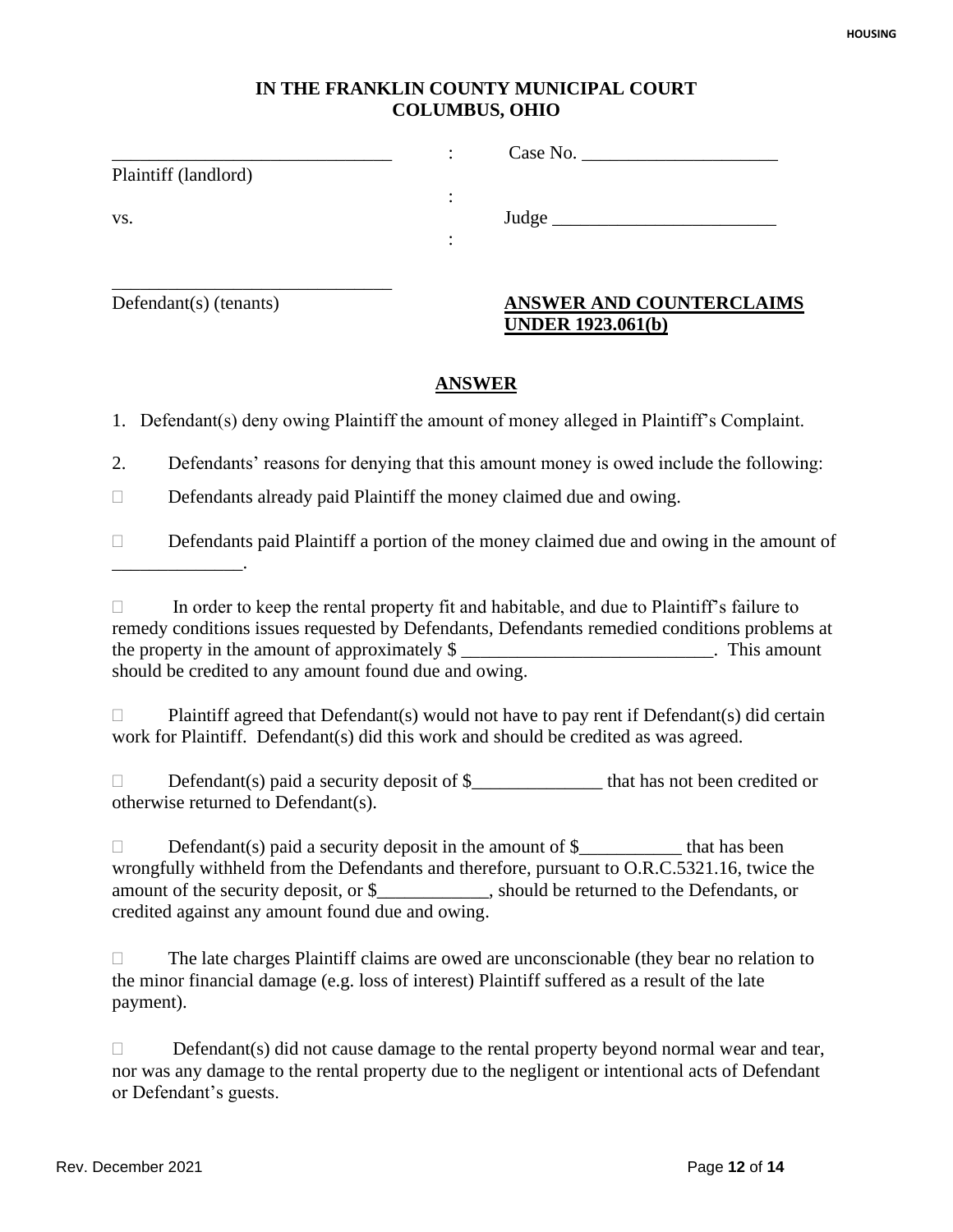#### **COUNTERCLAIMS**

\_\_\_\_\_\_\_\_\_\_\_\_\_\_\_\_\_\_\_\_\_\_\_\_\_\_\_\_\_\_\_\_\_\_\_\_\_\_\_\_\_\_\_\_\_\_\_\_\_\_\_\_\_\_\_\_\_\_\_\_\_\_\_\_\_\_\_\_\_\_\_\_\_\_\_\_\_\_ \_\_\_\_\_\_\_\_\_\_\_\_\_\_\_\_\_\_\_\_\_\_\_\_\_\_\_\_\_\_\_\_\_\_\_\_\_\_\_\_\_\_\_\_\_\_\_\_\_\_\_\_\_\_\_\_\_\_\_\_\_\_\_\_\_\_\_\_\_\_\_\_\_\_\_\_\_\_ \_\_\_\_\_\_\_\_\_\_\_\_\_\_\_\_\_\_\_\_\_\_\_\_\_\_\_\_\_\_\_\_\_\_\_\_\_\_\_\_\_\_\_\_\_\_\_\_\_\_\_\_\_\_\_\_\_\_\_\_\_\_\_\_\_\_\_\_\_\_\_\_\_\_\_\_\_\_ \_\_\_\_\_\_\_\_\_\_\_\_\_\_\_\_\_\_\_\_\_\_\_\_\_\_\_\_\_\_\_\_\_\_\_\_\_\_\_\_\_\_\_\_\_\_\_\_\_\_\_\_\_\_\_\_\_\_\_\_\_\_\_\_\_\_\_\_\_\_\_\_\_\_\_\_\_\_ \_\_\_\_\_\_\_\_\_\_\_\_\_\_\_\_\_\_\_\_\_\_\_\_\_\_\_\_\_\_\_\_\_\_\_\_\_\_\_\_\_\_\_\_\_\_\_\_\_\_\_\_\_\_\_\_\_\_\_\_\_\_\_\_\_\_\_\_\_\_\_\_\_\_\_\_\_\_

(check one or more of the following that describe your situation)

- 1.  $\Box$  Defendant paid a security deposit in the amount of \$\_\_\_\_\_\_\_\_\_\_\_\_\_\_ that has been wrongfully withheld from the Defendant and therefore, pursuant to O.R.C.5321.16, twice the amount of the security deposit, or \$\_\_\_\_\_\_\_\_\_\_\_\_, should be returned to the Defendant.
- 2.  $\square$  Defendant made improvements and/or repairs to the apartment including:  $\_\_$

 $\blacksquare$  These

repairs/improvements are worth \$\_\_\_\_\_\_\_\_ and were made pursuant to a work for rent agreement.

\_\_\_\_\_\_\_\_\_\_\_\_\_\_\_\_\_\_\_\_\_\_\_\_\_\_\_\_\_\_\_\_\_\_\_\_\_\_\_\_\_\_\_\_\_\_\_\_\_\_\_\_\_\_\_\_\_\_\_\_\_\_\_\_\_\_\_\_\_\_\_

3.  $\Box$  Plaintiff failed to maintain the premises, in violation of his/her obligations under the

Landlord-Tenant Act. Therefore, Defendant is not obligated to pay the full amount of rent required by the lease. The landlord refused to repair the following conditions which were not caused by the tenant or the tenant's guests:

| $\mathbf{I}$<br>л   |  |
|---------------------|--|
| $\ddot{\mathbf{i}}$ |  |
| iii)                |  |
| $\bullet$<br>1V     |  |
|                     |  |

4.  $\Box$  Defendant is entitled to  $\$\underline{\hspace{1cm}}\underline{\hspace{1cm}}\underline{\hspace{1cm}}\underline{\hspace{1cm}}}$  in damages, which is the

difference between the rent charged (what you currently pay) and the fair market rent considering the condition of the premises (what you think you should pay for a run down apartment).